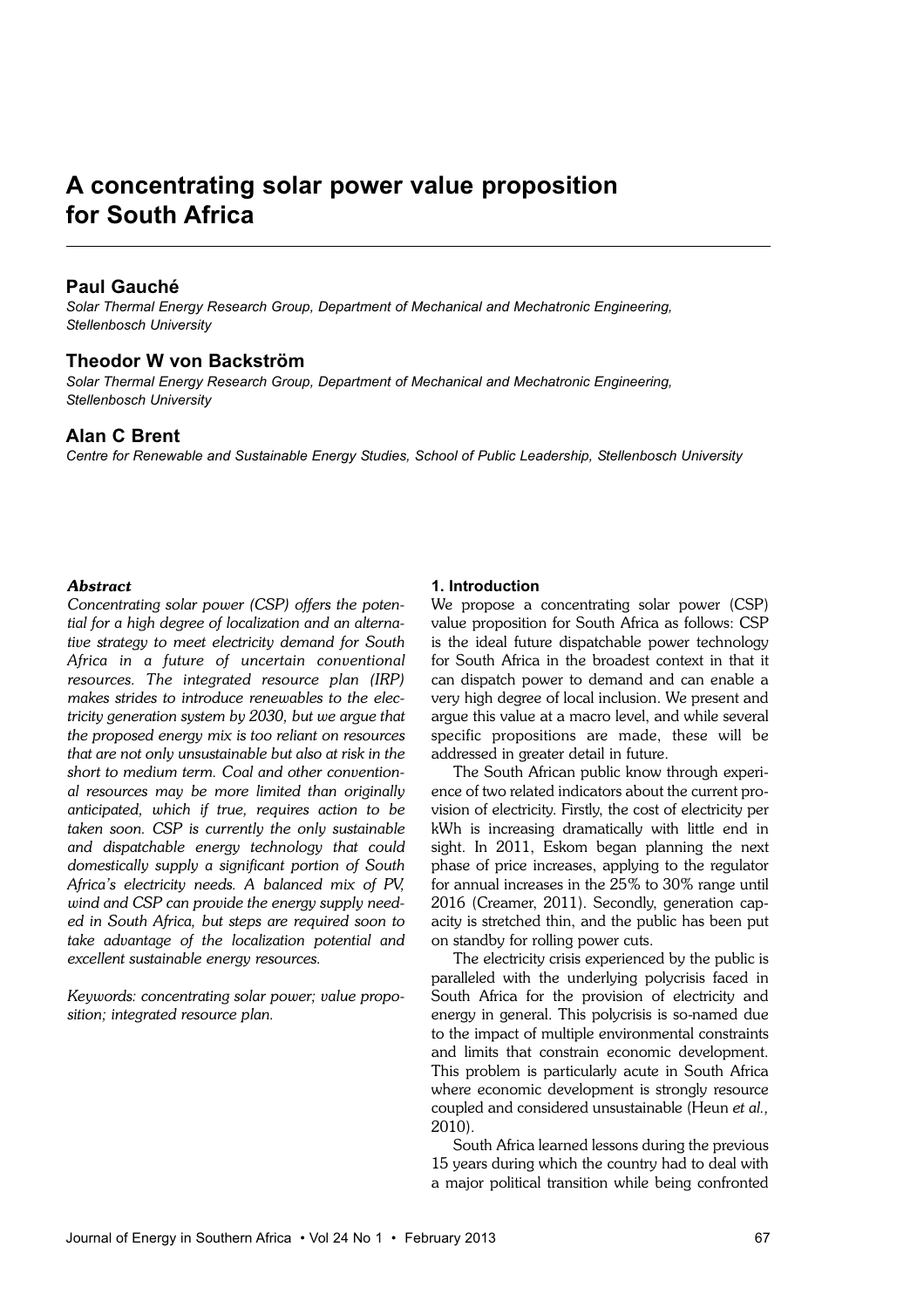with pressure to change its electricity generation profile away from being coal dominant. The Integrated Resource Plan (IRP) arose at the end of the first decade of this century and it appears to be a robust system. The 20 year horizon with updates every 2 years, the legal mandate, and a plan with rigorous stakeholder input should be the right way forward (Republic of South Africa, 2011).

The IRP2010 (hereon IRP) already recognises a reduction of electricity from coal. After the current coal power stations are constructed, which will add about 10 GW to the grid, only another 6.3 GW will be added until 2030. The reasons for limited coal growth may vary, but this paper will elaborate on some reasons why we believe this is a step in the right direction.

The IRP is generous towards renewable and sustainable electricity technologies (hereon 'renewables'). This includes 8.4 GW wind, 8.4 GW photovoltaic technologies (PV) and 2.6 GW of imported hydro. In addition, nuclear capacity dramatically increases by 9.6 GW. Both government and Eskom are committed to the nuclear expansion despite tougher regulatory, cost and public pressure. The primary argument is the need for a solid base-load for future electricity generation, and the IRP acknowledges the prioritization of nuclear over renewables for this reason (Republic of South Africa, 2011). Figure 1, derived from the IRP, illustrates how nuclear will aim to replace some coal, particularly in terms of energy supplied.

CSP is allocated 1.2 GW during the next 20 years. This capacity represents a little over 1.3% of the generating capacity in 2030 and less in terms of energy supplied. The other 17 GW of domestic renewables are intermittent by nature, and all three types have lower capacity factors that diminish their role when viewed in terms of energy supplied vs. capacity installed. The IRP recognises this and can

be seen in the differences between the two plots in Figure 1.

What the IRP may not fully account for at this stage is the consequence of the lower capacity factors due to intermittency for wind and PV when they represent a significant portion of the total capacity. Both require potentially 100% backup capacity either in the form of alternative generation or storage. The cost and/or availability of storage options for these technologies are barriers in the South African context, at least at this point in time. It may be that imported hydro (indicator 2 in Figure 1) and significant open cycle gas turbine (OCGT) capacity (indicator 1 in Figure 1) offer this backup. The former appears significantly accounted for in energy supplied, and the IRP acknowledges the downside risk of hydro due to deployment risk and severe drought. The cost of running OCGTs is downplayed by a low capacity factor, but if these plants need to provide backup to both at-risk hydro and renewable intermittency, the almost negligible OCGT component on the right side of Figure 1 would grow and add considerable cost to energy supplied as these are linked to diesel and gas prices.

CSP offers a solution to the intermittency of renewables. We argue for a balanced mix of renewables when they form a significant portion of electricity production. Whereas CSP could theoretically supply 100% of South Africa's electricity, we acknowledge that this is unnecessary, costly and risky.

The methodology comprises primarily a survey and analysis of the alternatives available to South Africa during the next 20 years. A description of CSP looking at the state of the art and what this may mean in the local context will be presented.



## **2. Conventional and sustainable alternatives**

We consider all major sources of energy practically



*(recreated from IRP2010 and with assumptions on capacity factors to approximate the IRP annual electricity supply model)*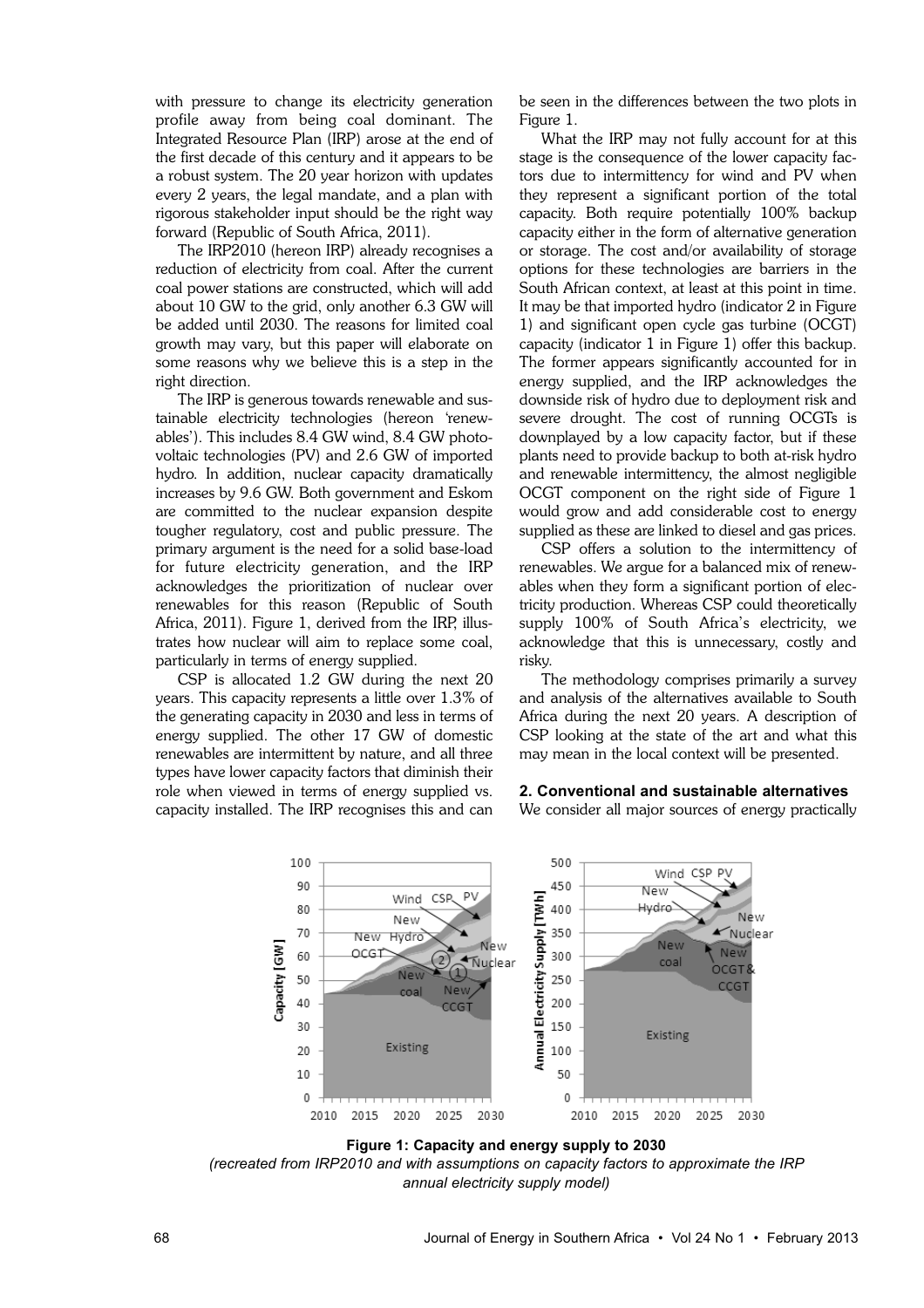available for electricity production in South Africa over the IRP period.

## *2.1 Coal*

Coal has long been the staple of the South African energy supply. Although coal capacity will decrease to a lower fraction of the mix from about 2020, it still represents a large amount of the electricity supplied through 2030. The IRP is influenced by climate change mitigation goals, but it also recognises what it calls a "peak-oil-type" increase risk in fuel prices as a motivation to prioritize a large nuclear fleet that begins to replace coal (Republic of South Africa, 2011).

A number of recent international publications have looked at coal reserves worldwide and for Africa (mostly South Africa). The authors use Hubbert (1956) style forecasting which has proved reliable at predicting peak and ultimate production of oil in mature or depleted regions. Hubbert analysis uses historical production information fitted to a normal distribution curve or similar. If sufficient production has occurred, particularly at the point where the rate of production increase starts to wane, peak and ultimate production quantities and dates are predictable with higher accuracy than geological exploration estimates predict.

Rutledge (2011) developed a model that uses the better of a logistic or cumulative normal model for all coal regions and the world as a whole. Rutledge makes his data and models available to others, and the results have been re-processed in Figure 2. Patzek and Croft (2010) use a multi-Hubbert cycle analysis to determine a global coal production forecast. Mohr and Evans (2009) also perform Hubbert style analysis on world coal incorporating an iterative supply and demand method in an attempt to replicate real world conditions.

Locally, Hartnady (2010) has worked on a similar model and examines the (South) African coal resource question in detail. Hartnady (2012) has revised his estimate based on updated data from Rutledge (2011). All of the authors' current ultimate estimates are shown in Figure 2 indicated using symbol "×".

It should be noted that besides the actual and modelled cumulative production lines, all plot data refers to the ultimately recoverable resource estimated by surveys at a particular date or the result of the Rutledge model based on actual production data prior to a particular date. Peak production and year as well as 90% depletion date estimate and ultimate production quantity are summarised in Table 1.

When examining these models for exhausted coal or oil regions, there is little doubt that they more accurately predict peak and ultimate production than geological estimations do. These models show predictability when other regions can make up for demand, but it is not known how the models will behave for world production or production of later maturing regions as there may be no motivation to cease production of sub-economic resources. On the other hand, this hindsight model is indifferent to supply and demand mechanisms and even handles significant occurrences well such as war and cartel interference. In the event of approaching sub-economic resource levels, one would speculate that alternatives would by then have succeeded to enter the market, fulfilling the prophesy.

Unlike oil or uranium, coal markets tend to be regional with only 15% of world coal production exported (Rutledge, 2011). If there is any merit to the estimates, then while the world sits on peak oil, South Africa is simultaneously perched on peak



**Figure 2: Estimates of long term (ultimate) coal production in Africa (mostly South Africa) showing international survey values as well as historical estimates to the cumulative normal model**  *Actual and modelled cumulative production is also shown as are all recent Hubbert-style predictions (data and model adapted and used with permission by Dave Rutledge)*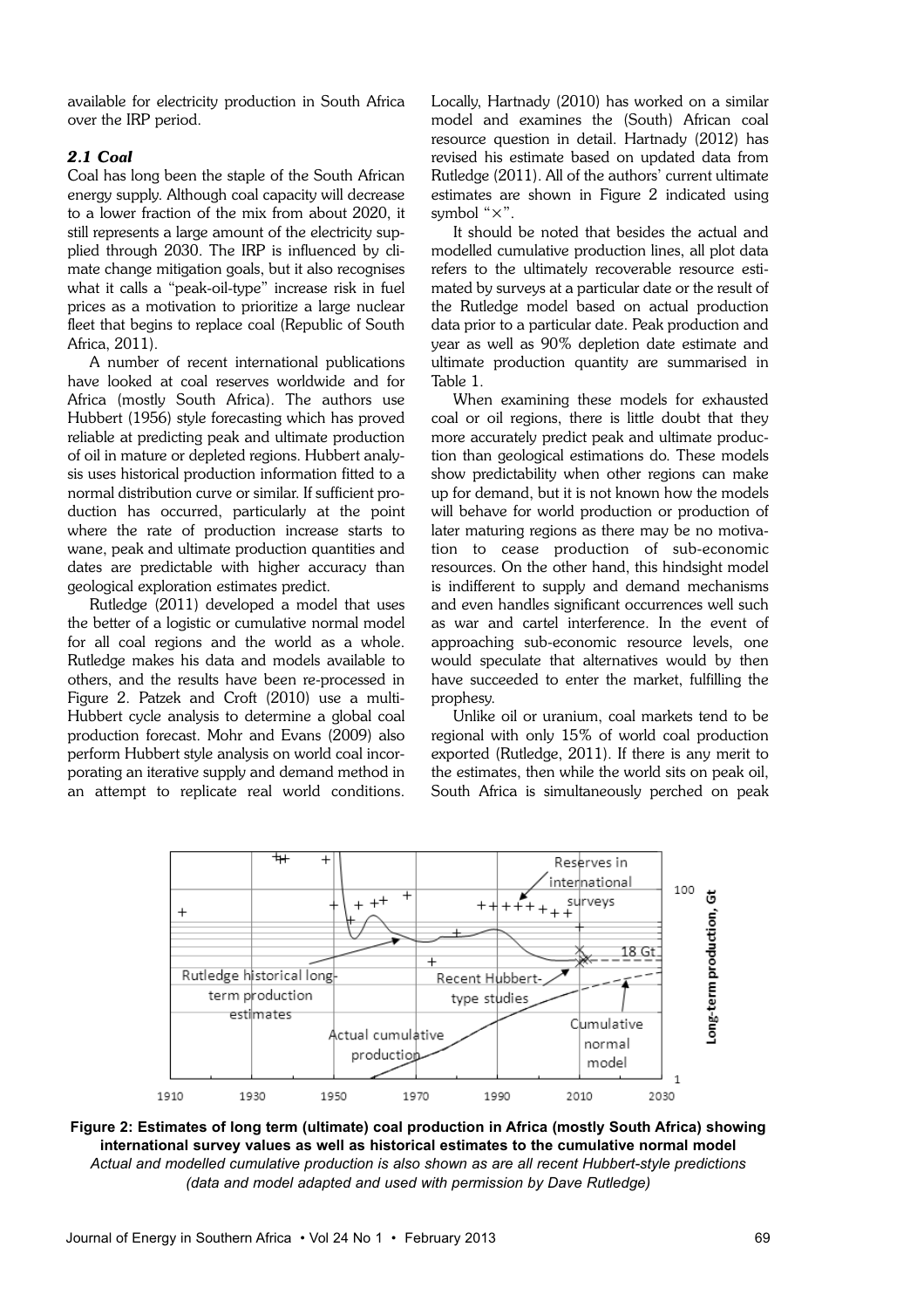**Table 1: Summary of Africa peak and ultimate dates and quantities for coal using Hubbert-style analyses**

| Source                | Peak year (and peak production)                                             | 90% year (and/or total<br>cumulative extraction) |
|-----------------------|-----------------------------------------------------------------------------|--------------------------------------------------|
| Mohr & Evans (2009)   | $2012$ (258 Mt/y)                                                           | 18.6 Gt                                          |
| Rutledge (2011)       | Similar to others but prefers not to<br>comment due to peak year volatility | 2048 (18 Gt)                                     |
| Patzek & Croft (2010) | 2007 (based on energy, not mass)                                            | (478.6 EJ calculated as 17.15 Gt)                |
| Hartnady (2010, 2012) | 2020 (284 Mt)<br>2012/2013 (254.3 Mt/yr)                                    | $(23 \text{ Gt})$<br>$(18.675 \text{ Gt})$       |

coal. At peak, production is generally incapable of increasing to demand, and we begin to experience a significant change in price elasticity as reported recently for oil (Murray and King, 2012). Murray and King correlate price of oil to daily oil production and to demand, and are making the assertion that world oil is on peak, based on the data.

Hartnady (2012) suggests that the peak will not be a smooth curve just as all parts of the real production curve are bumpy. We are as likely to have years that exceed estimates as we are likely to have years that fall short around the peak itself. From as soon as late 2012 or 2013, we could experience a production dip that for the first time fails to meet demand.

Eskom consumed 124.7 Mt of coal to produce roughly 230 TWh of electricity in 2011 (Eskom, 2012). This represents about half of current coal production in South Africa. By 2030, the models suggest that the same coal consumption will represent about two thirds of production, yet the amount of electricity from coal is not below today's level between now and 2030.

The theme of this section is intentionally focused on reserves of conventional energy sources. Combustion of coal and other fossil resources leads to an increase in the level of  $\mathrm{CO}_2$  in the atmosphere. This, in turn, leads to global warming by the greenhouse effect according to the consensus of climate scientists. This important debate as well as the true cost of climate change is far more established than a discussion on fossil resources and is therefore omitted from this paper. If the reported resource estimates are accurate, the world soon will be responding to a crisis of similar proportion without choice.

#### *2.2 Uranium*

We did not find similar models for uranium, and it seems that the decrease in new plant deployment worldwide since the 3 Mile Island incident and leading to the rapid economic growth in China has made it more difficult to make these estimates. Popular perception is that nuclear energy is carbon free and sustainable. While the former is mostly true, the latter is problematic. With conventional

once-through nuclear technology, economically extractable fissile uranium turns out to be a far more limited resource than popularly believed.

Recent work by Knapp *et al.* (2010) looks at the potential for the remaining reserves of uranium to reduce carbon emissions by 2065. Knapp estimates that by using all remaining recoverable reserves by once-through technology, carbon emissions will reduce 39.6% by this year. The year 2065 has no significance to uranium and was only selected as a date for the analysis. Knapp does suggest that this gives some indicator of time to build sufficient safety into fast-breeder reactors to mitigate nuclear terrorism. If this is possible and notwithstanding the other long term and operational risks of nuclear power, fast breeder technology would be able to sustain the power needs of Earth for a very long time. Another alternative is the use of thorium as nuclear fuel which is more abundant then uranium. Thorium will require considerable R&D investment before it can be considered a cost-effective replacement to uranium (World Nuclear Association, 2011).

Dale (2012) recently reported a meta-analysis of all major non-renewable sources. The methodology he used was to perform statistical analysis on a large set of resource estimates he was able to obtain. Figure 3 is a re-creation of his results, and as would be expected in such work, the range on each type is large. Ranges are not shown for unconventional oil and gas due to insufficient estimates.

The purpose of showing this data was primarily to expose the fact that the upper estimates on fissile material are lower than the lower estimates on coal. Uranium has a worldwide market and South Africa will (and does) compete for new plants and fuel. The National Development Plan 2030 (National Planning Commission, 2012) urges a rethink on a potentially costly nuclear build, and Eskom has on several occasions been warning of the difficulty to meet IRP requirements to deploy 9.6 GW on time and within budget.

### *2.3 Other fossil sources*

Figure 3 also illustrates best known estimates on unconventional fossil energy sources. Murray and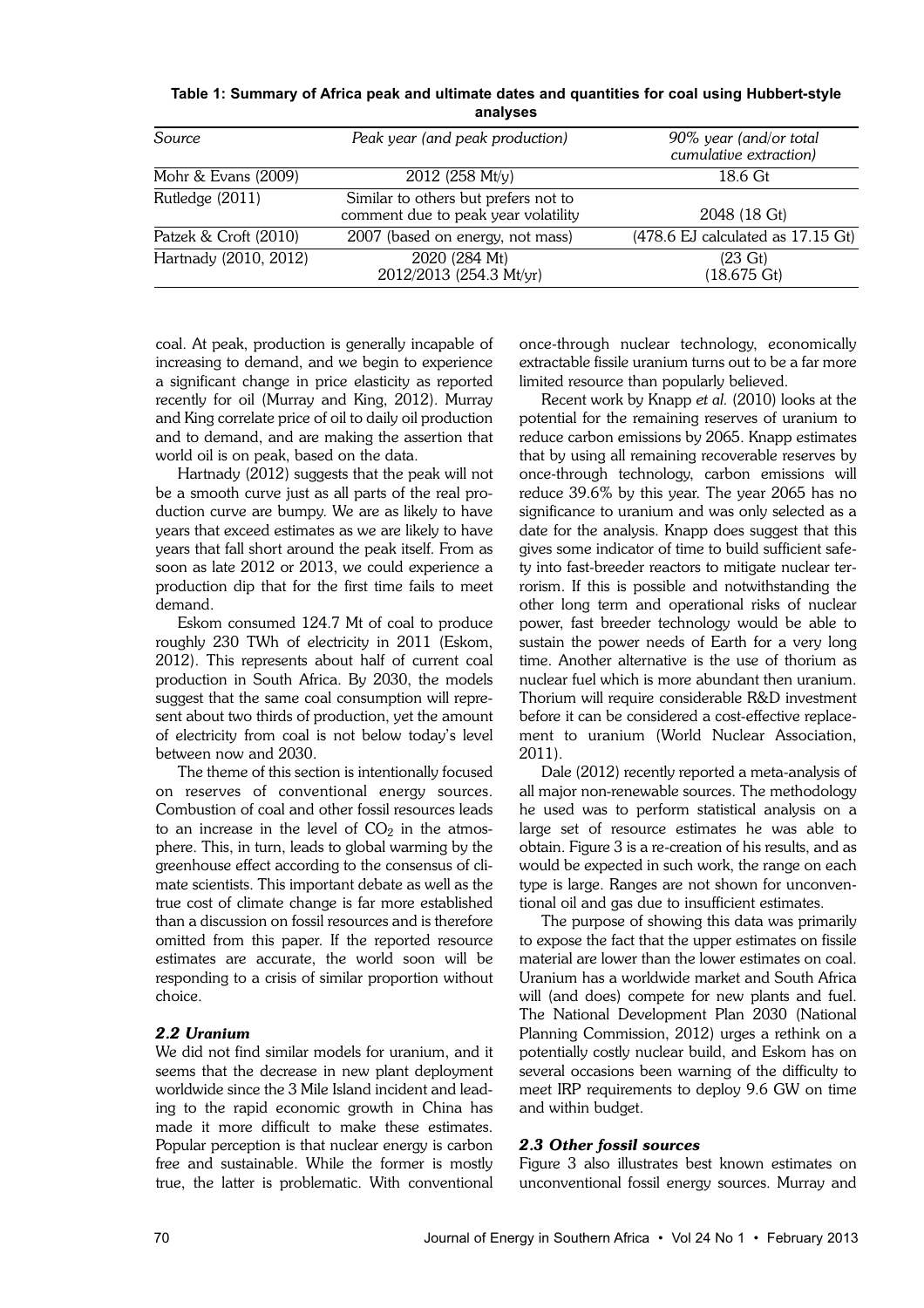

Grey squares represent mean values and the range represents 5th percentile and 95th percentile. Black diamonds represent the median value of the estimates.

#### **Figure 3: Worldwide ultimately recoverable resources (URRs) of various conventional energy resources**

*Source: Adapted from Dale (2012)*

King (2012) state that the oil sands of Canada and Venezuela will peak at around 6.7 million barrels per day, well short of daily needs. Shale gas seems to be an immense resource both worldwide and in South Africa. Besides evidence of environmental harm caused by hydraulic fracturing, recent reports suggest that these gas wells experience rapid annual declines and become sub-economic within a few years (Murray and King, 2012). Shale gas exploration is being planned for South Africa in the region shown in Figure 4. This map also shows the best solar resource region of South Africa. The potential gas reserves on the east coast of Africa could also be considerable (Brownfield *et al.*, 2012) and these sources need to be tracked closely as alternatives to coal or nuclear in the future.

## *2.4 Other renewable and sustainable sources*

Referring to Figure 1, we have discussed the resources that impact all current (and majority to 2030) generating capacity. The remaining sources in South Africa's IRP are hydro, solar and wind. We will only peripherally cover these here to provide context to CSP.

South Africa is largely dependent on new hydro imports for the hydro component, and these contain risk of project completion and drought (IRP2010, 2011). In general, hydro power is an excellent source of electricity if available and is capable of base-load electricity.

PV technology is well established at small distributed scale in many countries. There are larger



**Figure 4: Areas of excellent solar resource and the general area of anticipated shale gas exploration**  *Source: Meyer (2012)*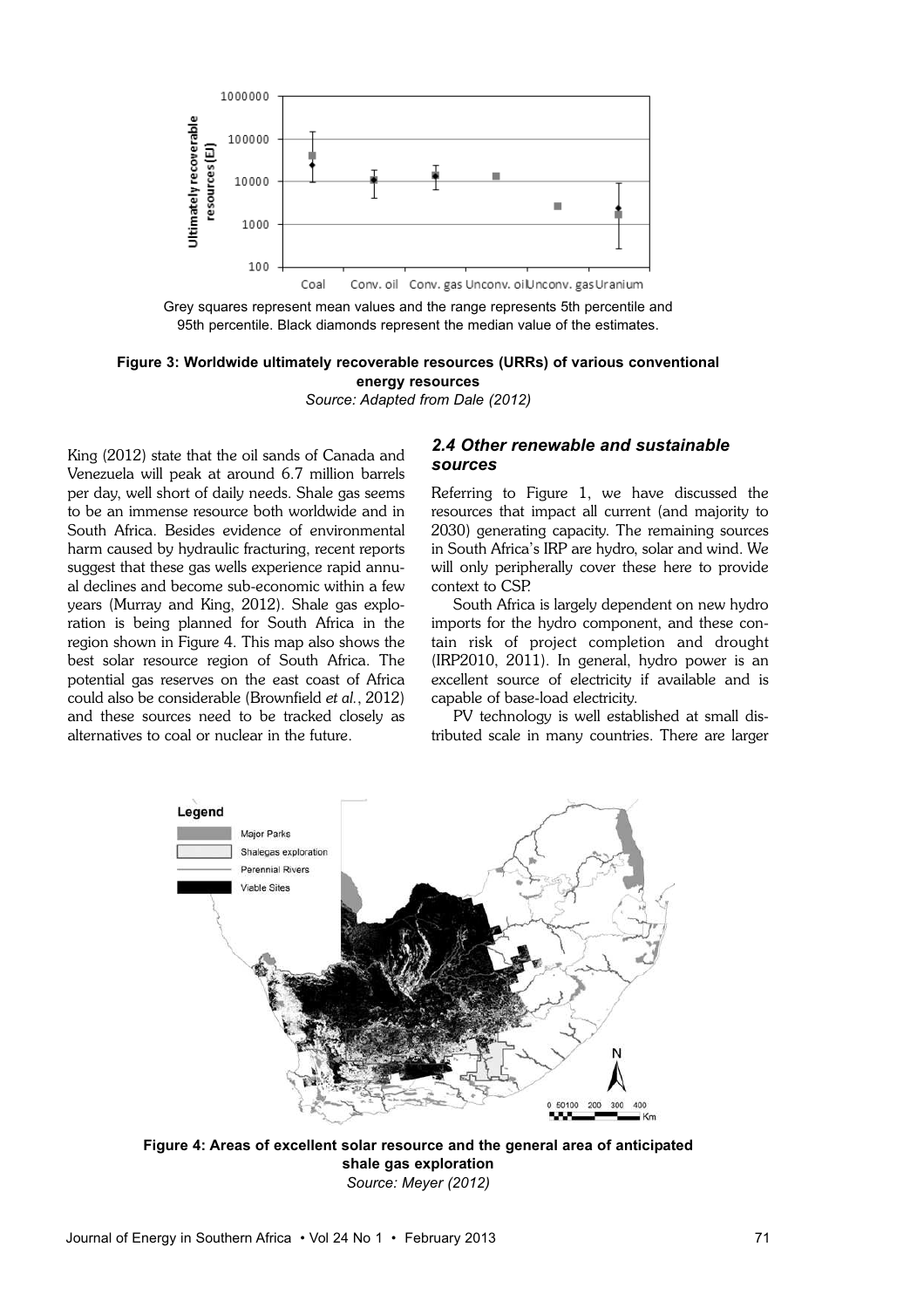

**Figure 5: The state-of-the-art 20 MWe Gemasolar plant**

PV plants operating or under construction, but these plants can experience sudden production changes with weather. No utility-scale electricity storage technologies exist at this time to moderate supply. We strongly support PV as a vital component in the future supply of electricity in South Africa due to the cost advantages of this technology and the ability to generate clean energy. We assume for simplicity that the potential for PV in South Africa is similar for that of CSP at a capacity factor of 0.2 based on the IRP. This amounts to over 800 TWh for the same assumptions as made by Fluri for CSP potential (Fluri, 2009). This exceeds the total energy needs of South Africa in 2030, but with intermittent supply.

Wind energy experiences similar intermittency, and as electricity is produced immediately, the lack of large scale storage again prevents supply moderation. A capacity factor of 30% is considered good for wind. A recent report by Young (2011) provides statistics of UK wind production. This report breaks many assertions of wind potential including the ability for wind to generate reliably in a distributed system as well as its potential to support pumped energy storage systems with sufficient capacity for low wind times. As with PV and despite the drawbacks, we believe that wind will play an important role in South Africa's future. Hagemann (2008) produced a detailed mesoscale wind atlas of South Africa. He determined a realistic wind potential of South Africa to be just over 80 TWh at a capacity factor of 30% with high sensitivity to capacity factor.

## **3. CSP technology for South Africa** *3.1 Solar and other resources*

South Africa benefits from one of the best solar resources worldwide. The majority of the country receives annual DNI values in excess of 2 100 kW/m<sup>2</sup> /year (representing good Spanish conditions) and parts of the Northern Cape reach 3,000 kW/m<sup>2</sup> /year (GeoModel Solar, 2012). Fluri (2009) and Meyer and van Niekerk (2011) show short to long term viable suitable land for CSP, and even the most constrained short-term suitable sites show

potential of more than 500 GW.

The key constraints for CSP at suitable sites are water and transmission limits. South Africa is a water stressed country and suitable regions are particularly dry. With low density populations and little significant economic activity, suitable regions also currently have limited capacity to remove electricity.

#### *3.2 CSP technology summary*

In order to assess the value of CSP, we briefly look at the anatomy of a CSP plant. Four primary CSP plant types exist, with the parabolic trough type as the most mature and bankable. Two different departures to the parabolic trough are the central receiver type, as shown in Figure 5, and the linear Fresnel type, which is similar to the parabolic trough. Both of these alternatives offer the potential for further cost reduction. The  $4<sup>th</sup>$  type is the parabolic dish concept which potentially has the highest efficiency but remains commercially unproven (International Energy Agency (IEA), 2010). For the remainder of this discussion we will focus on the central receiver type.

The 20 MWe Gemasolar CSP plant by Torresol Energy, shown in Figure 5, represents the state-ofthe-art for CSP technology due in part to its record breaking 15 hour storage system. Marker 1 shows part of the heliostat field which covers 195 Ha of land and is by far the most extensive part of the plant. The heliostat field is made up of steel structures, glass mirrors, motors, gearing and control systems representing roughly a third of the cost of the plant.

Marker 2 shows the tower with its 120 MWt molten salt receiver near the top. In this image, the receiver is fully operational as evidenced by the brightness of the receiver and the concentrated rays of sunlight incident to the receiver. The receiver, tower and heliostat are collectively termed the collector system, representing about half the cost of the plant. This tower is constructed of concrete, but lattice steel structures are also used for similar plants. Marker 3 points to the location of the rest of the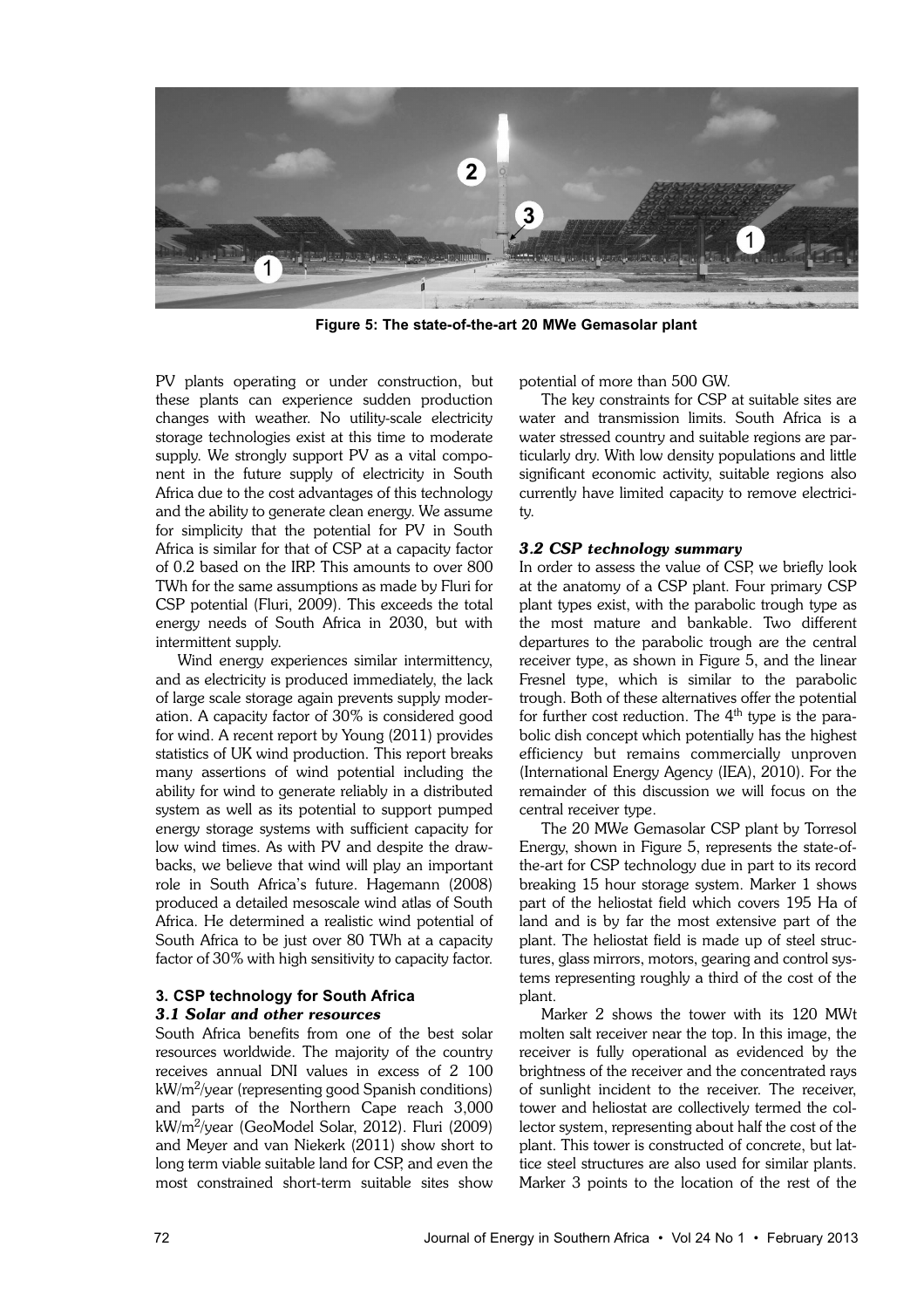plant which forms an island with the surrounding heliostat field. A traditional steam turbine with wet cooling system is coupled to a large two-tank molten salt storage system via heat exchangers.

Wet cooling was used due to the availability of water. This plant's operating temperature is limited to the turbine rating of 565°C, making its thermodynamic efficiency and water use similar to conventional coal power. Due to this operating temperature, the plant is capable of dry cooling with similar cost and efficiency implications compared to the existing dry cooled plants in South Africa. This is an important development in CSP due to the water scarcity particularly in the regions identified for this technology.

The relatively small turbine at 20 MWe is capable of a relatively fast start-up, which makes the plant ideal to offer dispatch power, and thus its usage can be considered similar to that of a peaking station. Other central receiver plants currently under construction have turbines ranging in size up to 200 MWe (NREL, 2012).

The Gemasolar plant is only the 4<sup>th</sup> commercially operating central receiver plant worldwide, but has already demonstrated full load power 24 hours per day in its first summer. The plant operators expect it to run continuously at full load for most of the summer (Torresol Energy, 2011).

The central receiver type is just entering the growth phase of the technology life-cycle and as such offers great scope for technical and cost improvements. In particular, the central receiver should be capable of achieving much higher temperatures which will lead to the following benefits:

- Combined cycle plants with very high efficiency, thus smaller heliostat fields
- Efficient dry cooling
- Greater storage capacity due to increased efficiency
- Inline hybridization to provide efficient auxiliary capability

CSP plants will increasingly be capable of dispatching electricity based on demand and in a distributed network of plants; reliance on auxiliary fuels should reduce as illustrated by Gauché *et al.* (2012).

The cost target of electricity from large coal plants is in the region of \$0.06 per KWh. CSP costs are currently in the low \$0.20 per kWh range and are benefiting from a learning rate typical of developing technologies. Adding dispatchability (storage) to a CSP plant is not necessarily a cost adder since turbine size is exchanged for storage capacity. Where storage systems can be cost reduced locally, the cost of CSP as a whole can be reduced while boosting capacity factors.

A last note on the auxiliary capability of CSP relates to Figure 4 where overlap between the proposed prospecting sites for shale gas and sunny regions is shown. In the event that shale gas is discovered and exploited, CSP offers the opportunity to limit the consumption of this energy source if hybridised CSP were to be used for power generation.

## *3.3 Propositions regarding CSP in South Africa*

CSP is untried in South Africa, however, it is quite well proven in the USA where 9 CSP plants, called Solar Energy Generating Systems (SEGS), were constructed from the mid to late 1980s. All of these plants are still operating, illustrating lifecycle competence, and have provided invaluable learning for the current generation of plants. Spain and the USA compete for deployed CSP capacity. Worldwide, capacity exceeded 1 GW in 2011.

Based on the alternatives presented, the following list of propositions is being put forward:

- CSP is the ideal sustainable and dispatchable power method for South Africa in the longer term when fossil fuels approach depletion. Although the cost of CSP needs to drop before wider adoption can occur, system wide costing needs to account for the dispatch capability which compliments other generation types.
- CSP components, skills and operation risks are a good match for the resources, skills and infrastructure of South Africa.
- South Africa has a relatively short period of time to adapt to and benefit from a large scale rollout of CSP. The cost of the rollout will be a significant portion of GDP, but it presents an equivalent opportunity should the country adapt and embrace the technology. The variable nature of the energy source makes CSP design and operation more complicated. On the other hand, the technology is relatively safe compared with other existing and future dispatchable energy sources. South Africa will benefit by taking appropriate small steps towards building capacity and industry regardless of the scale plans of international technology providers. As such, it is vitally important that there be a national effort to construct smaller scale pilot plants and research facilities in order to maximise the opportunity.
- The key CSP type for utility power generation in the longer run will be scalable point focus types. At this time, this is represented by the central receiver plant type. Although more complicated, this type will be more efficient (land area and cost) and it will consume significantly less water.
- CSP types that are less complicated to construct and operate will remain appropriate in the longer term for a variety of applications including on and off grid community power and heat, pre-heat augmentation to utility power plants as well as process heat.
- CSP technology in combination with a good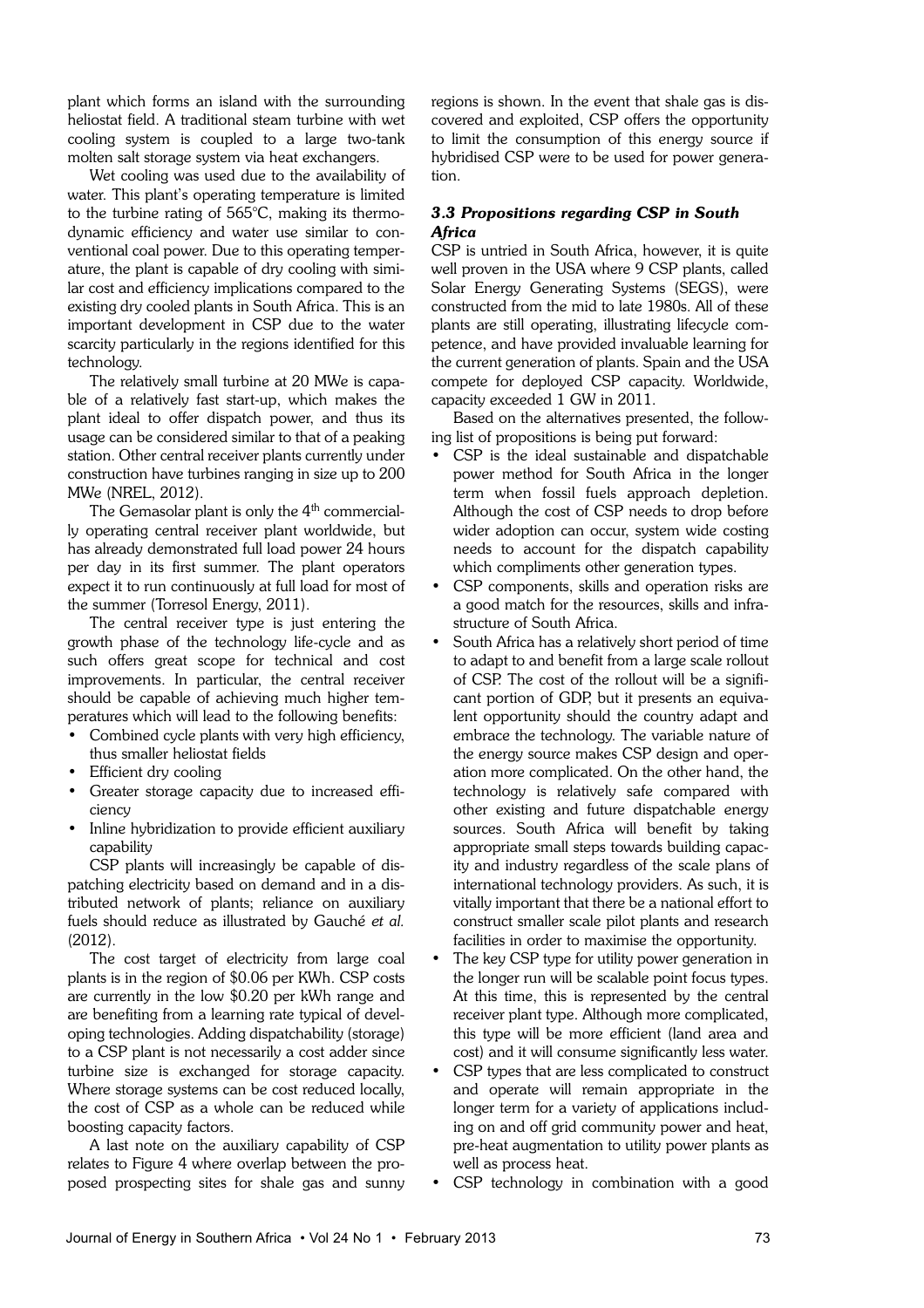solar resource is suited to a distributed power generation model, which could have many benefits including lower transmission risks and increased local value.

## **4. Analysis and discussion of alternatives**

We cannot validate any propositions or statements in this paper, particularly about future events. Instead, we offer a synthesis of the aforementioned alternatives for future South African power production capacity.

## *4.1 CSP Industry and stakeholder positions*

The first significant dedicated market conference for CSP in South Africa was recently concluded called *CSPToday South Africa 2012*. As a sign of the market potential, the conference attracted almost all key worldwide industry participants. An industry body cannot of course be trusted on merit, but it is worth noting industry priorities and positioning with respect to South African needs. Key feedback included:

- The value of CSP is in dispatchability, and in the long run it is complimentary – not competitive – to PV or wind.
- CSP in Spain needed no localization incentive. The need for extensive collector material and the nature of components automatically drove localization. This should be particularly true for South Africa with the greater distances for importing large quantities of materials.
- CSP does not offer significant operating and maintenance (O&M) employment. It is the construction of the plants that brings significant employment.
- Parabolic trough technology is bankable, and South Africa should construct these plant types and learn from them before investing heavily in central receiver plants.

## *4.2 Quantifying and rating the alternatives*

Several criteria can be used to measure the alternatives available to South Africa for the period between now and 2030. The list could include: Resource size, demand matching, cost, learning rate, technology risk, resource availability risk, national security risk, environmental risk, localization potential, local participation, industrialization and export potential. These should be explored in detail, but for this study we present an analysis of throo.

- Resource size
- Localization potential
- Demand matching

The result can be represented using a bubble plot where bubble areas represent resource size and the other two parameters are qualitatively judged on the horizontal and vertical axes. Figure 6 shows this plot for the 2030 timeframe. Conventionals are

shown, constrained to the IRP allocation assuming all prior arguments justify this to be the upper bound. Renewables are shown constrained only by short term (20 year) infrastructure limitations except where otherwise indicated.

Coal as a resource is sized to the IRP, which is marginally larger than the current capacity. Coal provides a solid base-load supply through efficient, reliable, large utility plants. The localization potential for coal has been established and mainly exists on the periphery of the plant capital cost and the full extent of fuel and operations. It thus positions in the centre of the plot at about 300 TWh per year.

Nuclear, combined cycle gas turbines (CCGT), hydro and OCGT are IRP sized, assuming that they are constrained by cost, resource, safety or foreign reliance. All of these offer moderately poor to poor localization potential. Hydro would offer local potential had the resource existed locally. All of these sources offer reliable electricity supply for base-load or dispatch. The items in the "shrinking conventionals" bubble all represent conventional energy resources that were previously described as peaking and at risk of depletion far sooner than previously forecasted.

PV offers huge potential and is better at localization than the conventional types for construction and operations, but PV cells and perhaps large inverters may be sourced more economically from abroad. We did not include the full potential for PV in the future due to uncertainty of utility scale electrical storage or legislation for household/commercial feed-in policy. Wind is similarly positioned s slightly higher localization potential and intermittency that may improve with a distributed system. This resource is far more limited but is an important independent energy source. CSP without storage offers similar localization to PV and wind. It offers a slight advantage over PV from the intermittency point of view due to thermal inertia of plants, which allows for brief solar irradiation interruptions. CSP with storage swings it to the dispatch side of the plot due to the ability of fast start-up and efficient thermal storage systems. The potential of CSP continues to grow in the future since the technology offers electricity production potential, localization and dispatch as the rollout grows and the transmission system is in place.

When drawn in this way, two additional observations can be made:

1. While there does not seem to be a shortage of energy sources, the future electricity supply system appears vulnerable to meeting demand. With the current focus of the IRP towards risk avoidance in the short to medium term, the alternatives to base-load and peaking mostly fit in the shrinking substitute group with some reliance on imported hydro. This suggests that the risk mitigation is paradoxical in the event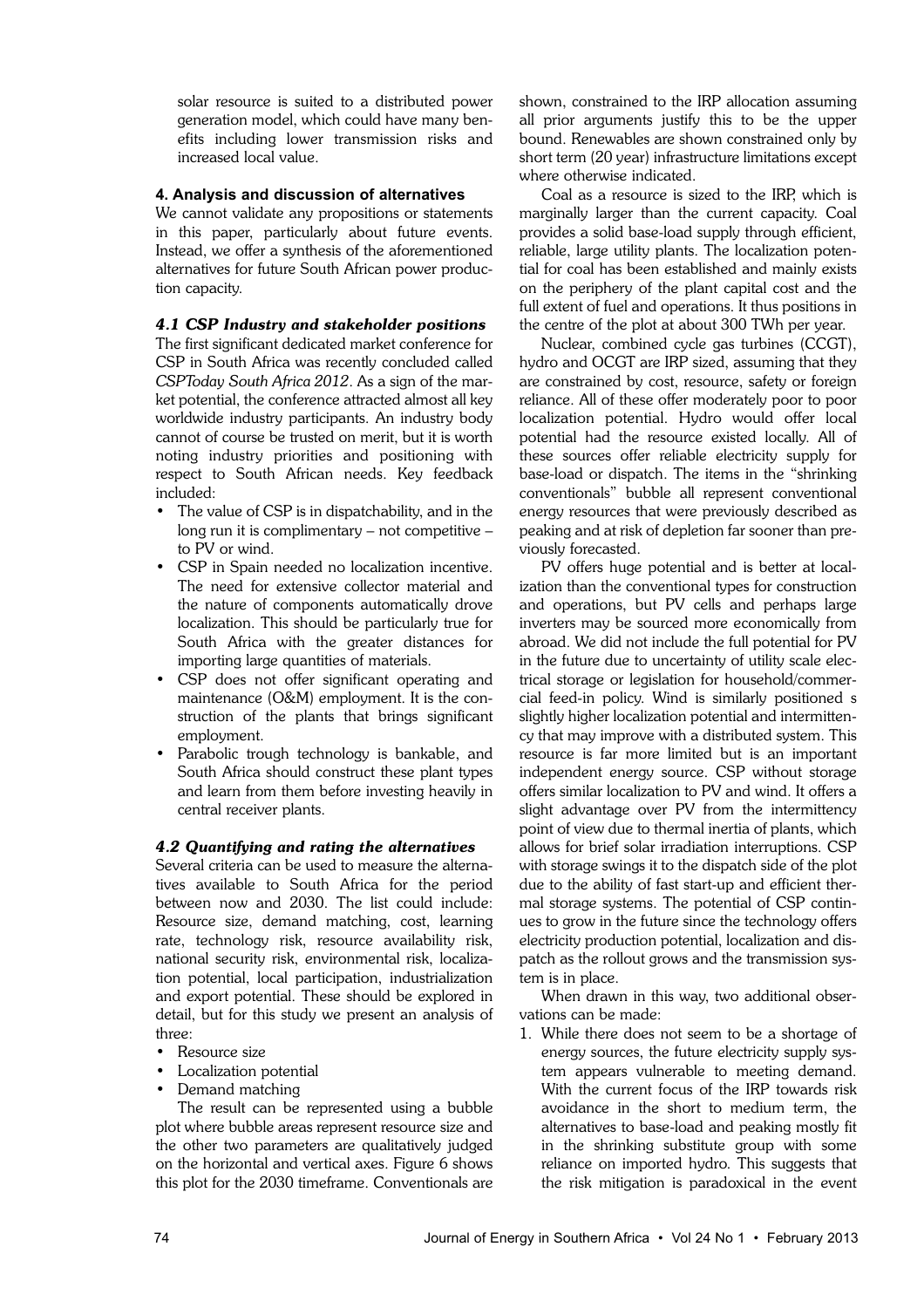

Horizontal axis represents capacity factor characteristics ranging from intermittent to peaking. Vertical axis represents localization potential. Bubble size is approximate annual electricity production.

**Figure 6: Qualitative positioning for all future electricity generation types in 2030** 

that forecasts discussed in this work are accurate.

2. CSP appears to be the ultimate solution. While the technology is a contender for post-fossil energy supply, cost and maturity are limitations now. In particular, although a system of CSP plants could be deployed to be reasonably certain of supplying all energy needs, the cost would be considerable (Gauché *et al.,* 2012). A cost optimal energy system with similar certainty would probably comprise all three renewable types in similar proportion.

#### **5. Conclusion**

South Africa is embarking on an electricity generation transition to reduce reliance on coal. Coal is still viewed as a considerable resource, but recognition is given to  $CO<sub>2</sub>$  emissions and the risk associated with resource prices inflating in peak fossil scenarios.

For this reason, the IRP generously mandates a significant portion of future capacity for renewables, but it prioritises a significant nuclear program to reduce risk. The renewable mix has a high degree of intermittency and less than 1% of produced electricity is CSP by 2030.

A significant portion of capacity in 2030 will come from plants yet to be constructed. We argue that when you consider the degree of localization potential in renewables compared with nuclear as well as the potential to produce to demand, a better short and long term picture is presented, and the country moves to a sustainable path sooner.

Adding recent updates to world and South African supplies of fossil and fissile sources, it appears that immediate action is required and a more drastic turn to renewables is essential. The analysis in this paper suggests that continued reliance on coal together with the choice of nuclear to provide a most stable baseload option could be a paradoxical choice. The environmental risks of the nuclear option are put aside here due to the adhoc nature of catastrophic events now and the inability to agree on the long term consequence of nuclear power. What is more tangible from this analysis is the prospect of energy uncertainty in an age of supply limited conventional energy sources. A scenario can be imagined where significant plant capital investments are made and followed by unstable and escalating energy prices without guarantee of delivery. A later switch to renewables will take time and will be more economically challenging if existing conventional plants need to be written off or continue running at high cost.

In any scenario where we decide to prioritise renewables or where we have no choice, this basic analysis shows significant risk for both baseload and dispatch or peaking energy supplies. Assuming that the storage potential offered by CSP will remain the most efficient and economical storage for utility scale power generation, an optimal mix of CSP with other renewables will be essential.

#### **Acknowledgements**

The authors would like to acknowledge the support of the Solar Thermal Energy Research Group (STERG) at Stellenbosch University and sponsorship by Sasol Technologies for making this work possible. We also thank Dave Rutledge for making his data and models on coal available and Chris Hartnady for providing updates to his analysis on the coal question.